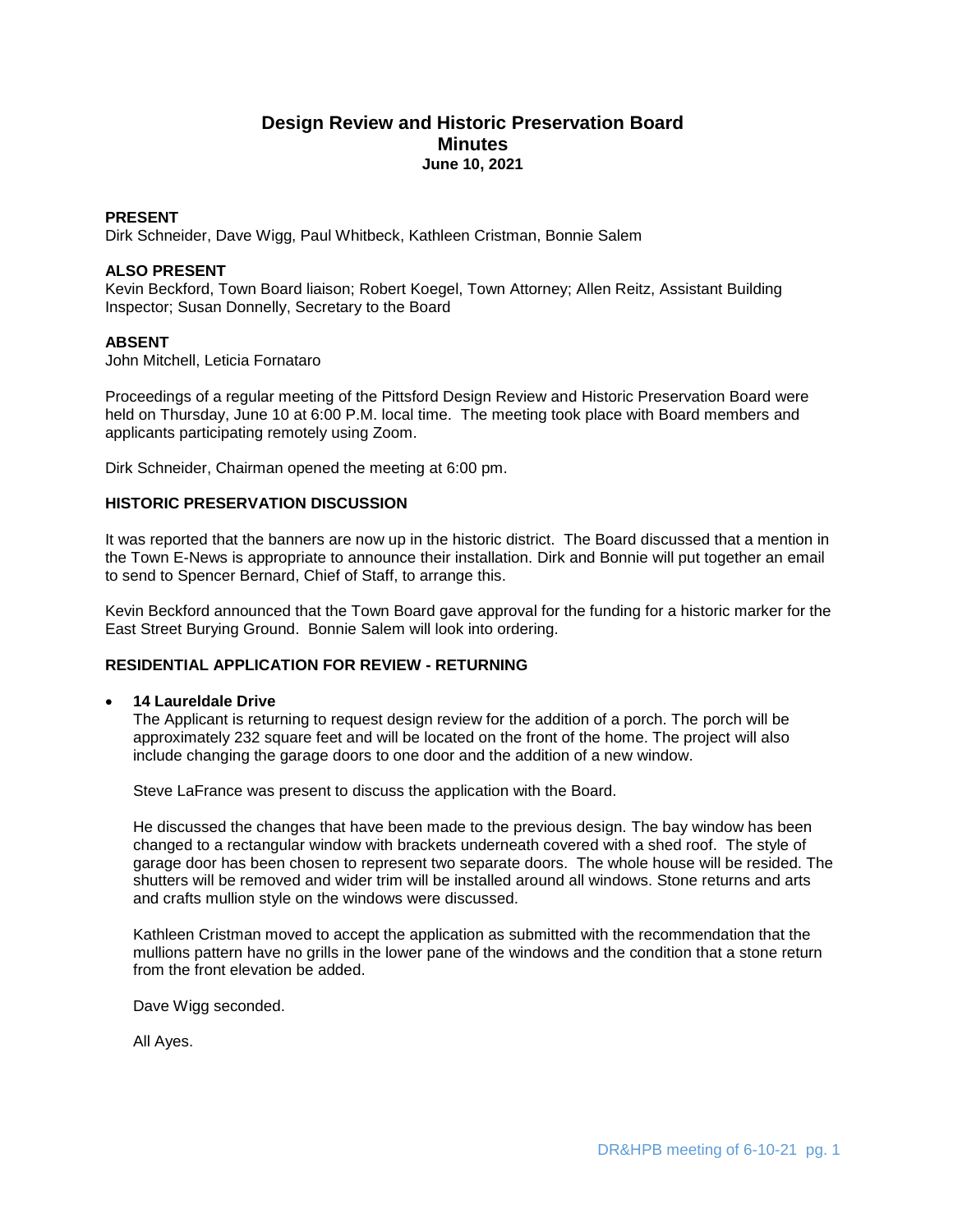# **RESIDENTIAL APPLICATION FOR REVIEW**

### **7 Settlers Green**

The Applicant is requesting design review for the addition. The addition will be approximately 156 square feet and will be located to the rear of the home.

There was no representative present

The Board reviewed the application in the absence of the Applicant.

David Wigg moved to accept the application as submitted with the condition that all eave and gable details match those on the existing on the home.

Kathleen Cristman seconded.

All Ayes.

### **10 Split Rock Road**

The Applicant is requesting design review for the addition of a screened porch. The porch will be approximately 320 square feet and will be located to the rear of the home.

The homeowners, Matt and Kerry Manning, were present. The contractor, Larry Lazzarro, was available by phone.

The Board had several questions about the project. They did not feel that the drawings provided enough information to make a decision. It was recommended the applicant return with more detailed information on the railings, dimensions, venting and how it would sit on the property.

The decision was made to hold this application open.

#### **111 Overbrook Road**

The Applicant is requesting design review for two additions. There will be an addition to the front of the home to expand the dining room and kitchen. The will also be an addition to the rear of the home for an owners suite, mudroom and laundry room. The Applicant has received a variance from the Zoning Board for the side setback.

Roger Langer of Greater Living Architecture was present.

The Board discussed their concerns regarding the many different styles of design on the front elevation. They felt there was a clash of textures between the bonnet style front door porch, the high bay window design and the lines on the garage door. It was noted that the west elevation is in needed of some fenestration for architectural interest.

The decision was made to hold this application open to allow the architect to consult with his client.

#### **145 Long Meadow Circle**

The Applicant is requesting design review for the construction of a shed. The shed will be approximately 352 square feet. The applicant was approved by the Zoning Board for an oversized accessory structure, over allowed height and forward of the rear wall of the home.

The homeowner, Michael Fliss, was present.

Mr. Fliss discussed the accessory structure. A color has not yet been chosen but it will be black or white. A standing seam metal roof will match the house and garage. The gable will face the street.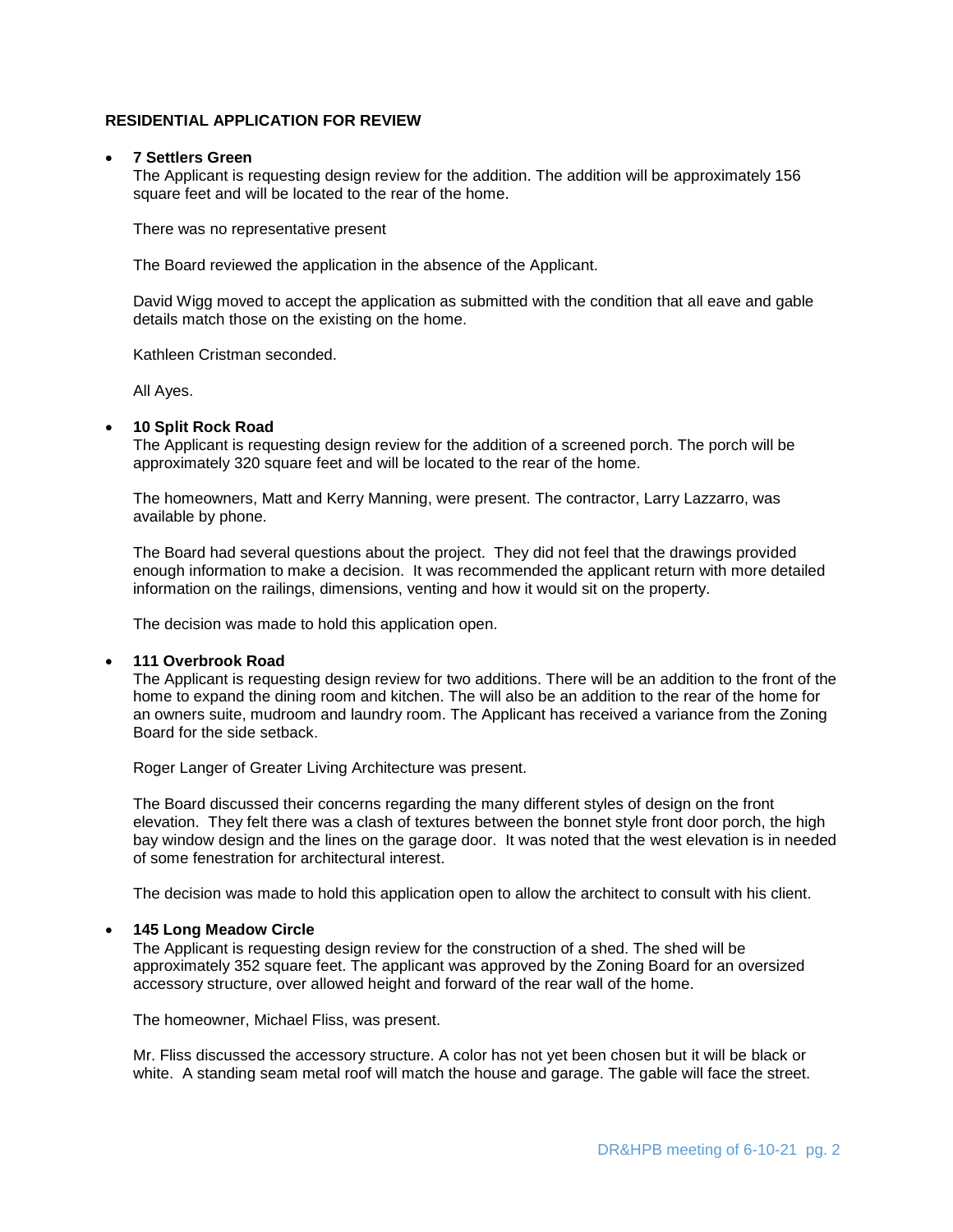The Board expressed that the cupola was not a necessary element and should be subservient to the garage because there is already one on the garage. In addition, the recommendation was made that the accessory structure should be the same color as the garage.

Dirk Schneider moved to accept the application as submitted with the recommendation that the color of the structure match the garage and that the cupola be removed from the design of the accessory structure.

Paul Whitbeck seconded.

Schneider, Whitbeck, Wigg – Aye Cristman, Salem – Nay

The motion failed to pass.

Bonnie Salem moved to approve the application as submitted with the condition that the cupola be removed and the recommendation that the color of the accessory structure match the garage.

Kathleen Cristman seconded.

All Ayes.

# **RESIDENTIAL APPLICATION FOR REVIEW - NEW**

### **48 Nature View**

The Applicant is requesting design review for the construction of a two story single family home. The home will have approximately 1440 square feet on the first floor and approximately 1354 square feet on the second floor. This home will be located in the Country Pointe Subdivision.

The homeowners Anam and Fahad Ashfaque and John Graziose from Gerber Homes were present.

The Board discussed their concern about the lack of stone returns from the front elevation. Corner stone fenestration was discussed as an option. It was also recommended that that some shutters on the front elevation are unnecessary.

David Wigg moved to accept the application as submitted with the suggestion that the shutters below the center gable be optional and the condition that cornerstone detailing be included on five corners returned to the corner or full height.

Bonnie Salem seconded.

All Ayes.

# **37 Coventry Ridge**

The Applicant is requesting design review for the construction of a two story single family home. The home will be approximately 2810 square feet of living space. The home will be located in the Coventry Ridge Subdivision.

Steve Maynard of Spall Homes was present.

The design of vertical board and batten accents with horizontal clapboard siding and black window trim with standing seam porch roof was discussed. The front door will be five glass panels.

The Board commented on the use of several textures and the lack of fenestration on the left side elevation.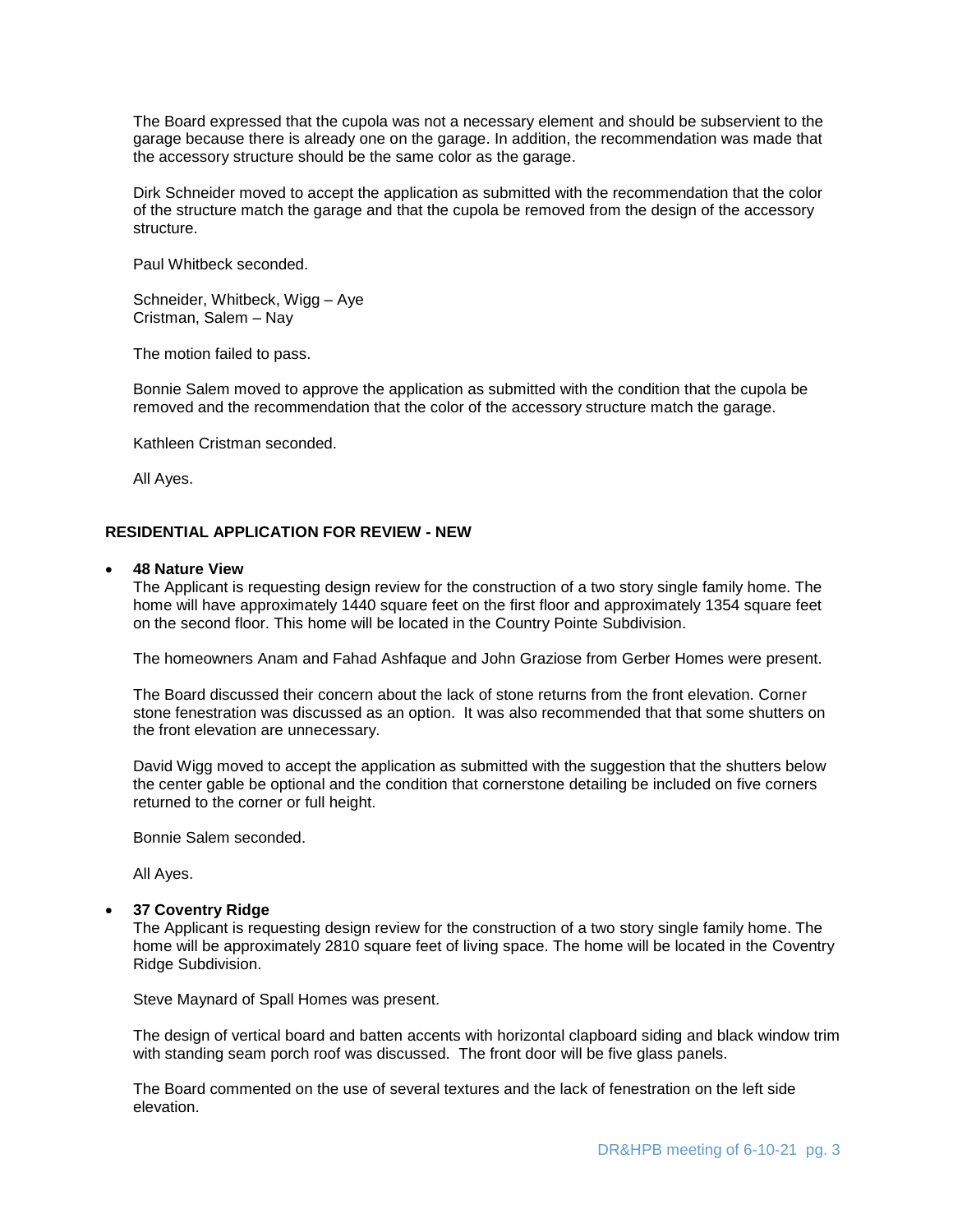Bonnie Salem moved to accept the application as submitted with the condition that a window be added to the garage on the left side elevation.

Kathleen Cristman seconded.

All Ayes.

# **COMMERCIAL APPLICATION FOR REVIEW**

#### **3280 Monroe Avenue**

The Applicant is returning to request design review for the exterior alteration and renovation to the existing McDonald's Restaurant. The project consists of alterations to the facade, the roof and the color of the building.

Andrew Gartley and Randy Bebout were present to present this application to the Board. They discussed the effort to update the current McDonalds restaurant exterior maintaining current branding while respecting the municipalities standards for design.

This approval is for the exterior only not signage.

Paul Whitbeck moved to accept the application as submitted.

David Wigg seconded.

All Ayes.

# **CERTIFICATE OF APPROPRIATENESS**

#### **117 East Street**

The Applicant is requesting a Certificate of Appropriateness, pursuant to Code Section 185-196, for a porch addition. This property is zoned (AG) Agricultural and is designated historic.

The applicant was not present. This hearing remains open.

# **18 Golf Avenue**

The Applicant is requesting a Certificate of Appropriateness, pursuant to Code Section 185-196, for the construction of an oversized accessory structure on the property of a designated historic home.

Chairman Dirk Schneider opened the public hearing for 18 Golf Avenue.

The homeowner, John Flannery, was present.

Mr. Flannery described his vision of the accessory structure as Colonial style with post and beam flavor to provide additional storage and dance studio space for his family. He indicated he has consulted with Bob Corby on the design. Mr. Flannery stated that Mr. Corby felt this type of design is appropriate.

The Board discussed their questions on the height, scale and massing of the structure. They indicated that architectural drawings with elevations and a grading plan of the property would be helpful. They discussed concerns of height in relation to the main structure and felt that more details are needed relating to the quality of the design and materials of the structure.

Dirk Schneider called for public comment.

Susan Donnelly, Secretary to the Board, read letters of concern received by the Town into the record from Fran and Herb Kramer of 17 Golf Avenue and Rita Pernaselli of 13 Golf Avenue.